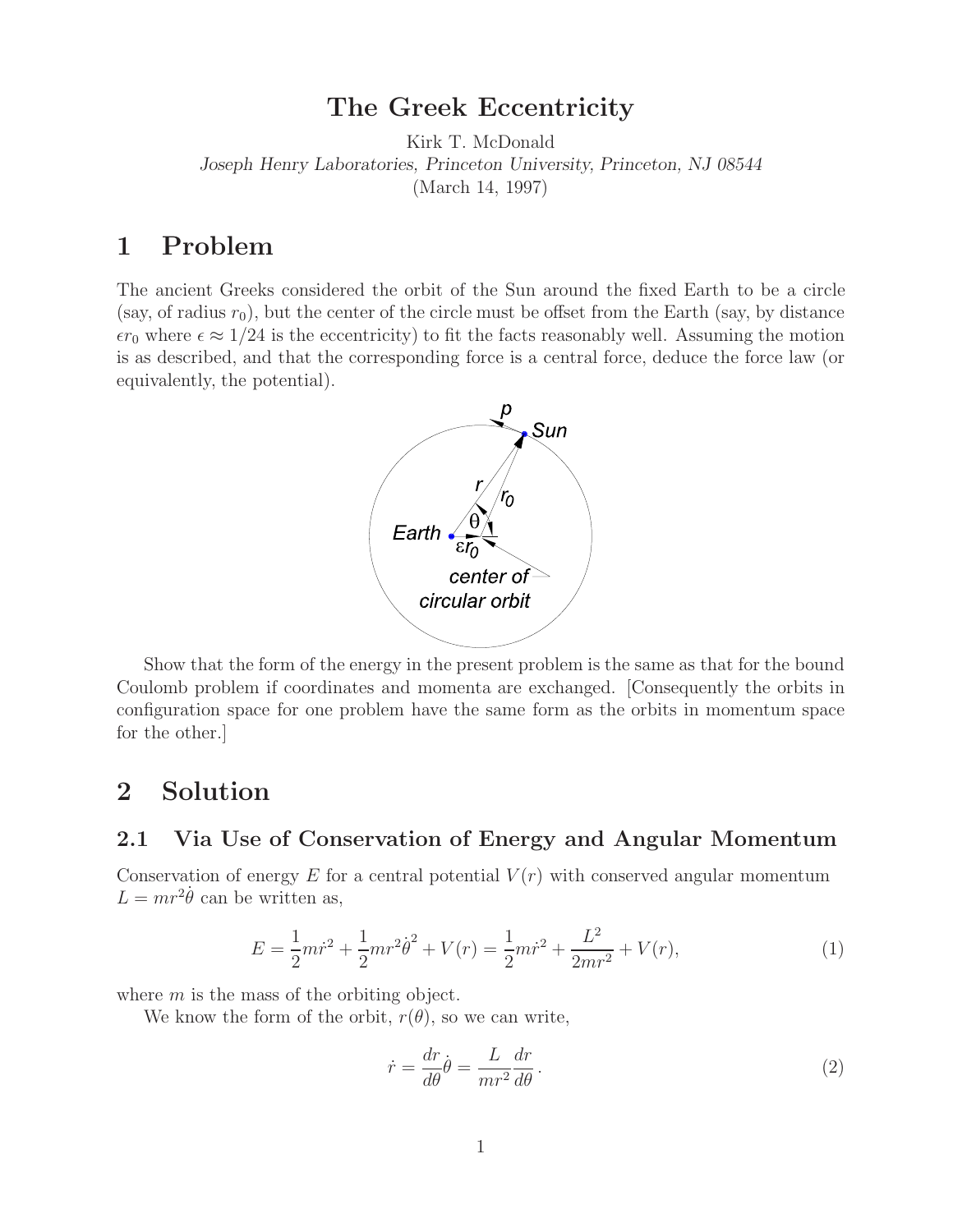Hence, the potential is related,

$$
V(r) = E - \frac{L^2}{2mr^2} \left[ 1 + \frac{1}{r^2} \left( \frac{dr}{d\theta} \right)^2 \right].
$$
 (3)

For a circular orbit of radius  $r_0$  whose center is offset from the origin by distance  $\epsilon r_0$ along the  $+x$ -axis, we have,

$$
r_0^2 = r^2 + \epsilon^2 r_0^2 - 2\epsilon r_0 r \cos \theta,\tag{4}
$$

leading to,

$$
r = r_0 \left( \epsilon \cos \theta + \sqrt{1 - \epsilon^2 \sin^2 \theta} \right), \tag{5}
$$

and,

$$
\frac{dr}{d\theta} = -\frac{\epsilon r \sin \theta}{\sqrt{1 - \epsilon^2 \sin^2 \theta}}.
$$
\n(6)

Inserting this into the expression (3) for  $V(r)$ , we find,

$$
V(r) = E - \frac{L^2}{2mr^2(1 - \epsilon^2 \sin^2 \theta)}.
$$
\n(7)

To complete the solution we note that from eq. (5),

$$
\sqrt{1 - \epsilon^2 \sin^2 \theta} = \frac{r}{r_0} - \epsilon \cos \theta,\tag{8}
$$

while from eq.  $(4)$ ,

$$
\cos \theta = \frac{r^2 - r_0^2 (1 - \epsilon^2)}{2\epsilon r_0 r},\tag{9}
$$

so,

$$
\sqrt{1 - \epsilon^2 \sin^2 \theta} = \frac{r^2 + r_0^2 (1 - \epsilon^2)}{2r_0 r}.
$$
\n(10)

Finally, the potential is,

$$
V(r) = E - \frac{2L^2r_0^2}{m[r^2 + r_0^2(1 - \epsilon^2)]^2},
$$
\n(11)

so the (central) force is,

$$
F(r) = -\frac{dV}{dr} = -\frac{8L^2r_0^2r}{m[r^2 + r_0^2(1 - \epsilon^2)]^3}.
$$
\n(12)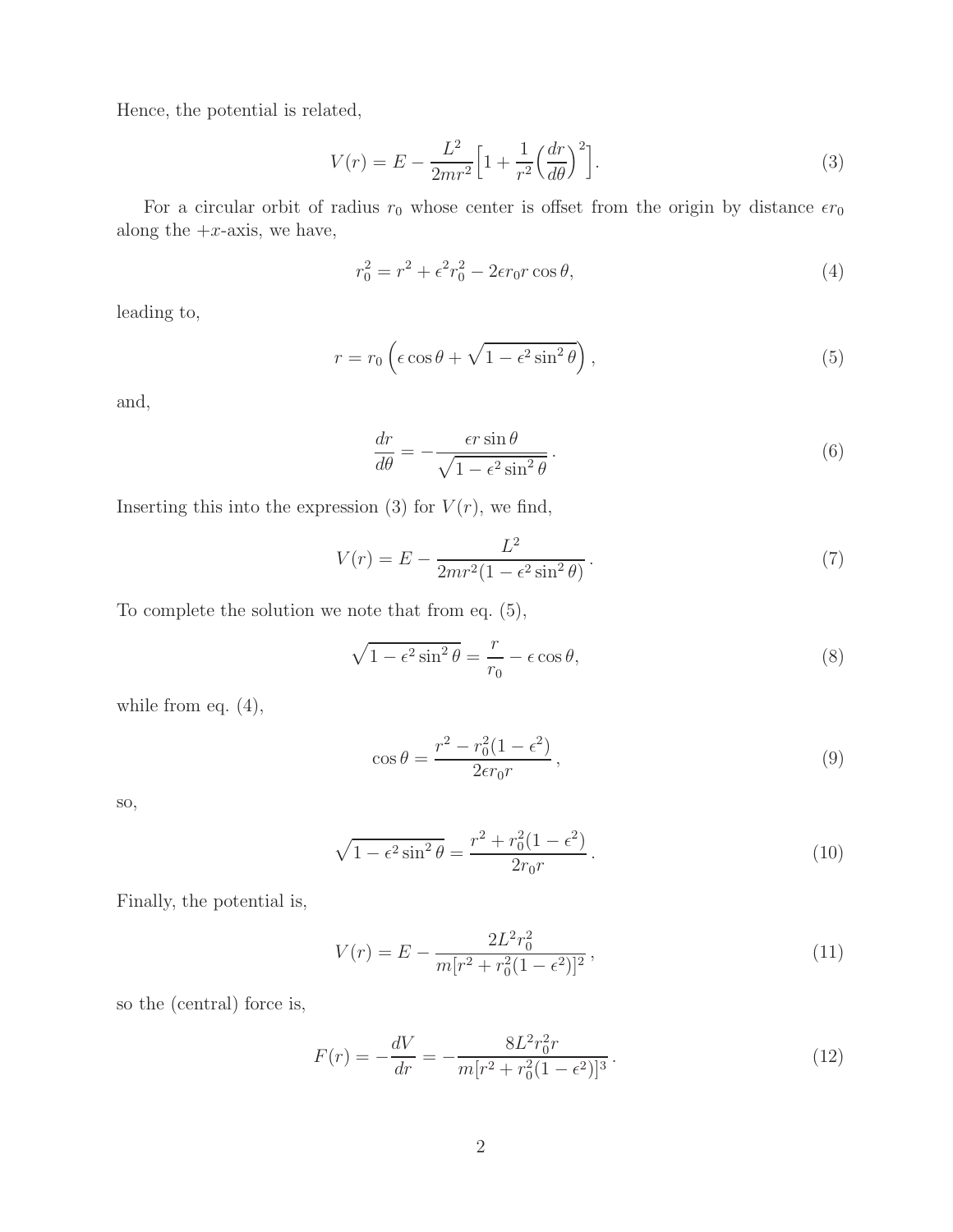### **2.2 Solution Via the Orbit Equation**

*This is the "textbook" method to deduce the potential given the orbit.*

*First, I sketch a derivation of this trick, which is based on the substitution*  $u(\theta) = 1/r$ , *where the form of the orbit is*  $r(\theta)$  *for distance* r *from the force center, and*  $\theta$  *is the azimuthal angle in the plane of the orbit. Then, conservation of energy can be written as,*

$$
E = \frac{1}{2}mr^2 + \frac{1}{2}mr^2\dot{\theta}^2 + V(r) = \frac{1}{2}m\dot{r}^2 + \frac{L^2}{2mr^2} + V(r),
$$
\n(13)

where *m* is the mass of the orbiting object,  $L = mr^2\dot{\theta}$  is the conserved angular momentum *and* E *is the total energy. The radial motion can be discussed in terms of an effective potential,*

$$
V_{\text{eff}} = \frac{L^2}{2mr^2} + V(r). \tag{14}
$$

*Then,*

$$
\dot{r} = -\frac{\dot{u}}{u^2} = -\frac{1}{u^2}\frac{du}{d\theta}\dot{\theta} = -\frac{L}{m}\frac{du}{d\theta}.
$$
\n(15)

*Also,*

$$
\ddot{r} = -\frac{L}{m}\frac{d^2u}{dt\,d\theta} = -\frac{L}{m}\frac{d^u}{d\theta^2}\dot{\theta} = -\frac{Lu^2}{m}\frac{d^2u}{d\theta^2}.
$$
\n(16)

*The radial equation of motion is,*

$$
m\ddot{r} = -\frac{dV_{\text{eff}}}{dr} = F(r) + \frac{L^2}{mr^3}.
$$
\n(17)

*Combining, we find the* orbit equation*,*

$$
\frac{d^2u}{d\theta^2} + u = -\frac{m}{L^2u^2}F\left(\frac{1}{u}\right). \tag{18}
$$

We now begin Solution 2. Again, we use the cosine law to deduce the form  $r(\theta)$  as in eq. (5), so,

$$
u = \frac{1}{r} = \frac{1}{r_0 \left(\epsilon \cos \theta + \sqrt{1 - \epsilon^2 \sin^2 \theta}\right)}.
$$
\n(19)

Then,

$$
\frac{du}{d\theta} = \frac{\epsilon u \sin \theta}{\sqrt{1 - \epsilon^2 \sin^2 \theta}}, \qquad \frac{d^2 u}{d\theta^2} = \frac{\epsilon u \left(\cos \theta + \epsilon \sin^2 \theta \sqrt{1 - \epsilon^2 \sin^2 \theta}\right)}{(1 - \epsilon^2 \sin^2 \theta)^{3/2}},
$$
(20)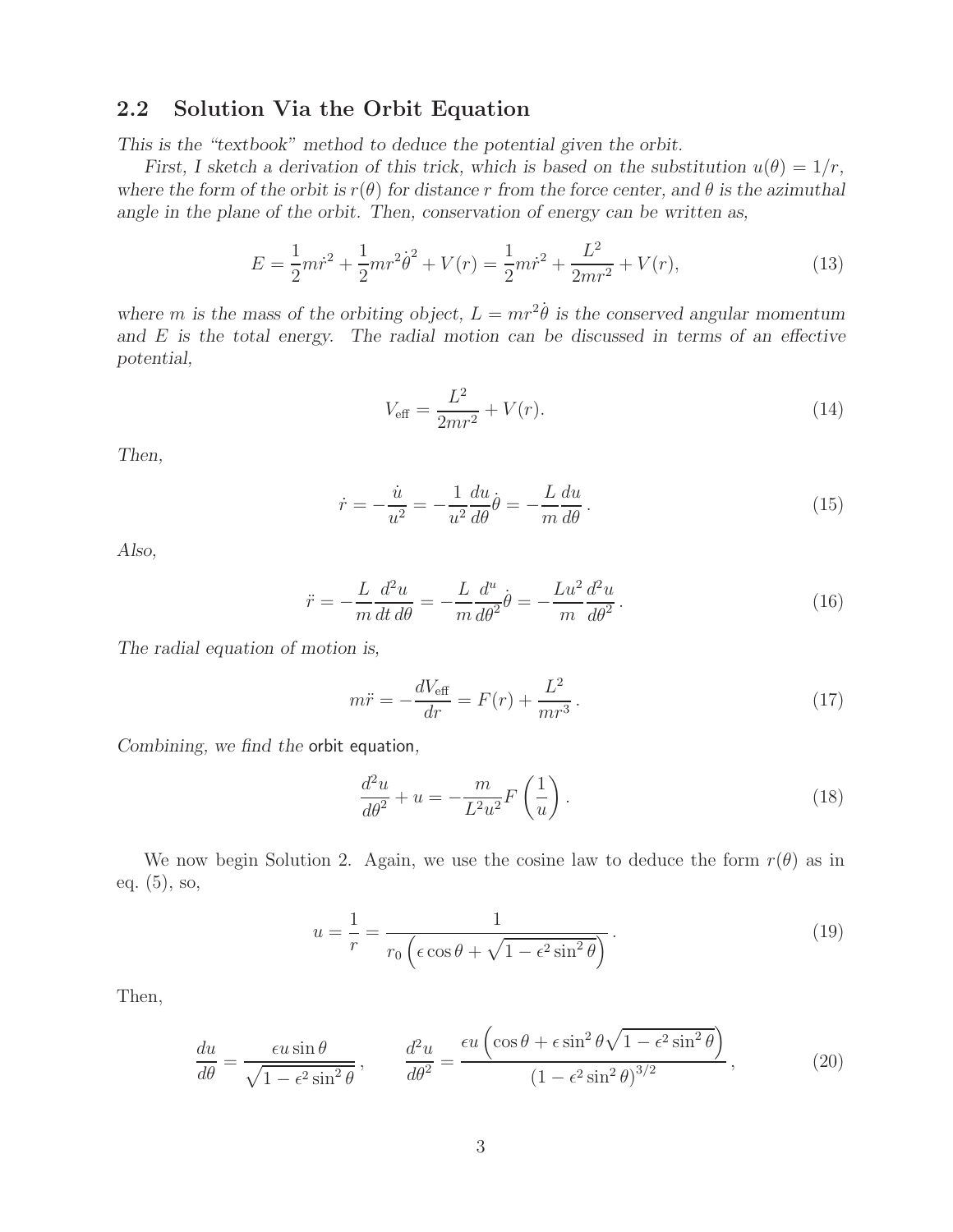and ,

$$
\frac{d^2u}{d\theta^2} + u = \frac{1}{r_0(1 - \epsilon^2 \sin^2 \theta)^{3/2}}.
$$
\n(21)

Again, we note that,

$$
\sqrt{1 - \epsilon^2 \sin^2 \theta} = \frac{r}{r_0} - \epsilon \cos \theta = \frac{r^2 + r_0^2 (1 - \epsilon^2)}{2r_0 r}.
$$
\n(22)

Then,

$$
F(r) = -\frac{L^2}{mr^2} \left(\frac{d^2u}{d\theta^2} + u\right) = -\frac{8L^2r_0^2r}{m[r^2 + r_0^2(1 - \epsilon^2)]^3},\tag{23}
$$

as in eq. (12).

#### **2.3 Vectorial Solution**

(*Akin to the Lenz-vector approach.*)

We consider the radius vector **r**, the constant vector  $\epsilon r_0$  from the force center (the Earth) to the center of the orbit, and the vector  $r_0$  of constant length that points from the center of the orbit to the Sun. Then,  $\mathbf{r} = \mathbf{r_0} + \epsilon r_0$ .

The momentum **p** lies in the plane of the orbit and is perpendicular to vector  $\mathbf{r}_0$ . The (constant) angular momentum vector  $\bf{L}$  (about the Earth) is perpendicular to both  $\bf{r}_0$  and **p**.

As for the Lenz-vector approach, it is interesting to consider the vector,

$$
\mathbf{c} = \mathbf{p} \times \mathbf{L}, \qquad c = pL. \tag{24}
$$

This vector is in the same direction as  $\mathbf{r}_0$ , so we write,

$$
\mathbf{c} = K\mathbf{r}_0, \qquad c = Kr_0. \tag{25}
$$

Then, we can express the scalar product  $\mathbf{r} \cdot \mathbf{c}$  two ways. First,

$$
\mathbf{r} \cdot \mathbf{c} = \mathbf{r} \cdot \mathbf{p} \times \mathbf{L} = \mathbf{r} \times \mathbf{p} \cdot \mathbf{L} = L^2.
$$
 (26)

But also,

$$
\mathbf{r} \cdot \mathbf{c} = K\mathbf{r} \cdot \mathbf{r}_0 = K\mathbf{r} \cdot (\mathbf{r} - \epsilon r_0) = K(r^2 - \epsilon r_0 r \cos \theta) = K \frac{r^2 + r_0^2 (1 - \epsilon^2)}{2},\tag{27}
$$

using the cosine law (4). Hence,

$$
K = \frac{2L^2}{r^2 + r_0^2(1 - \epsilon^2)}.
$$
\n(28)